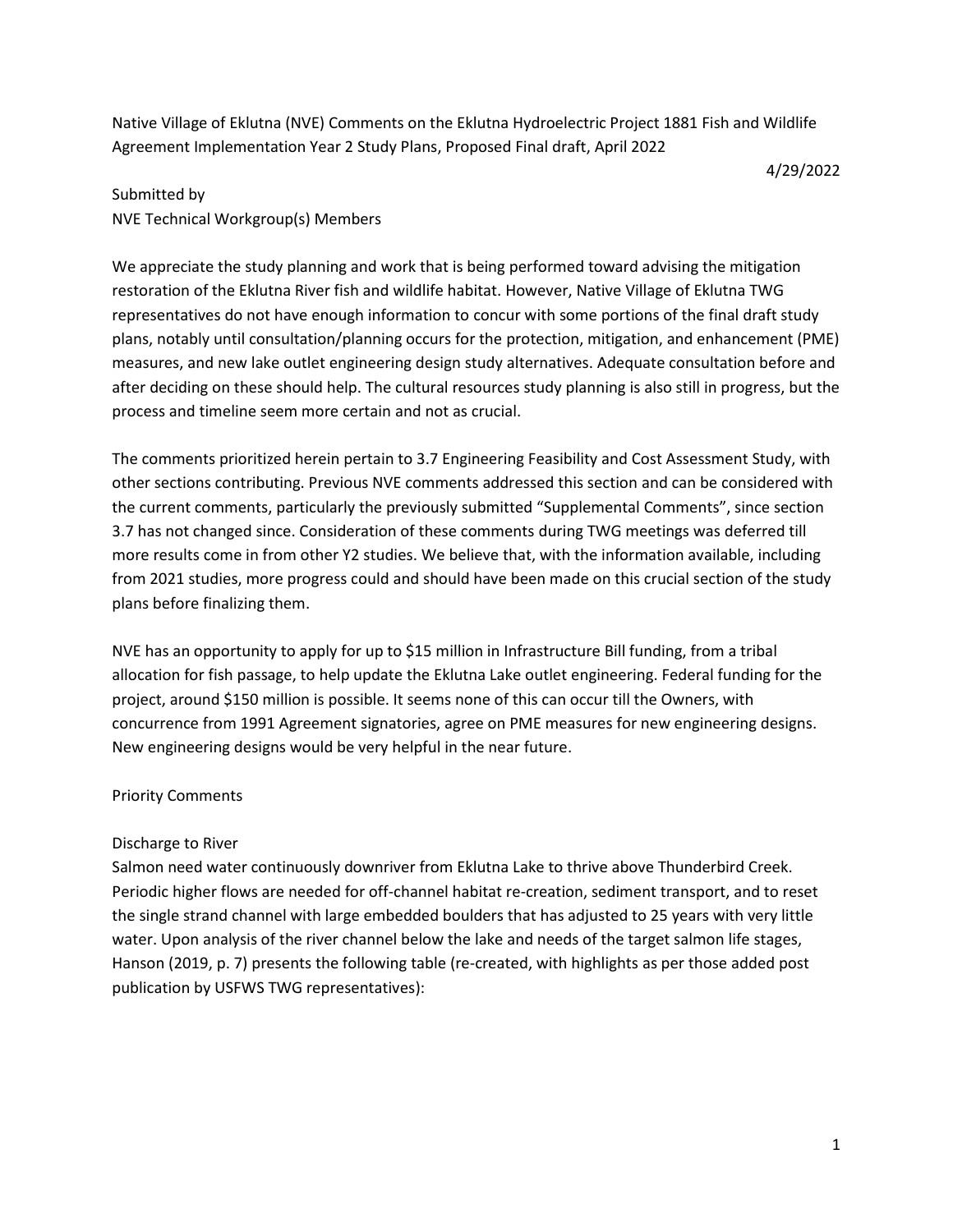|                    |            |                   |                  |                 | <b>INSTREAM FLOW</b> |
|--------------------|------------|-------------------|------------------|-----------------|----------------------|
|                    | SPAWNING   | <b>INCUBATION</b> | <b>MIGRATION</b> | <b>BANKFULL</b> | <b>REQUIRED</b>      |
|                    | (120 DAYS  | (214 DAYS         | <b>(30 DAYS</b>  | (1 DAY PER      | <b>(MEAN DAILY</b>   |
| <b>FLOW REGIME</b> | PER YEAR)  | PER YEAR)         | PER YEAR)        | YEAR)           | <b>VALUE)</b>        |
|                    | <b>CFS</b> | <b>CFS</b>        | <b>CFS</b>       | <b>CFS</b>      | <b>CFS</b>           |
| AVERAGE            | 206        | 61                | 24               | 1402            | 109                  |
| <b>MAX</b>         | 253        | 65                | 28               | 1635            | 128                  |
| <b>MIN</b>         | 181        | 58                | 20               | 1222            | 99                   |

### Table 2. Estimated range of flow required for spawning and incubation

"However, additional flushing flows will likely be needed initially to move the large amount of sediment that has accumulated in the last 60-70 years. In the future, higher flushing flows to simulate larger flood events may be needed every few years to maintain habitat quality." (Hanson, 2019, p. 7) And, "…a habitat survey should be conducted to estimate the available rearing habitat." (Hanson, 2019, p. 8)

"The Project Owners' letter also stated: "We value the unique perspectives of NVE's members regarding the Eklutna River, and we also understand that NVE is primarily interested in the presence of both water and salmon in the lower Eklutna River." (pg 17 Proposed final year 2 study plan) NVE has always advocated for water and salmon in Eklutna River, not just the "lower Eklutna River". Additionally, there would be many more salmon to catch, while migrating through the lower river (however defined), if the following PMEs and new engineering were implemented.

## Fish Passage

The largest Eklutna system fishery should be sockeye salmon that spawn in Eklutna Lake. The Eklutna Hydro Lake Aquatic Habitat and Fish Utilization Study (Y1 Interim Report Draft, 2022, 3.1.1 and 3.1.2) identified many groundwater seepages in the Lake (steeply fluctuating) varial zone, contributing to numerous potential shoreline spawning habitat areas around the lake and river tributaries delta. There is also plentiful Chinook and coho spawning habitat in the river tributaries above Eklutna Lake (NVE research in progress). These target species need fish passage, like a fish ladder to get to and from Eklutna Lake for spawning and rearing.

## Lake Level Variability

Related to the fish passage comment, potential spawning habitat in the current lake varial zone requires reduced lake level fluctuation at a relatively high lake level, to cover potential sockeye spawning beds when in use, and for other salmon related ecosystem benefits. We recognize this can impact owners' preferred lake hydro storage schedule and consequent profits, so further study of these parameters would help devise optimal trade-off/compromise storage regimes. This comment may also be germane to study plans section 3.8.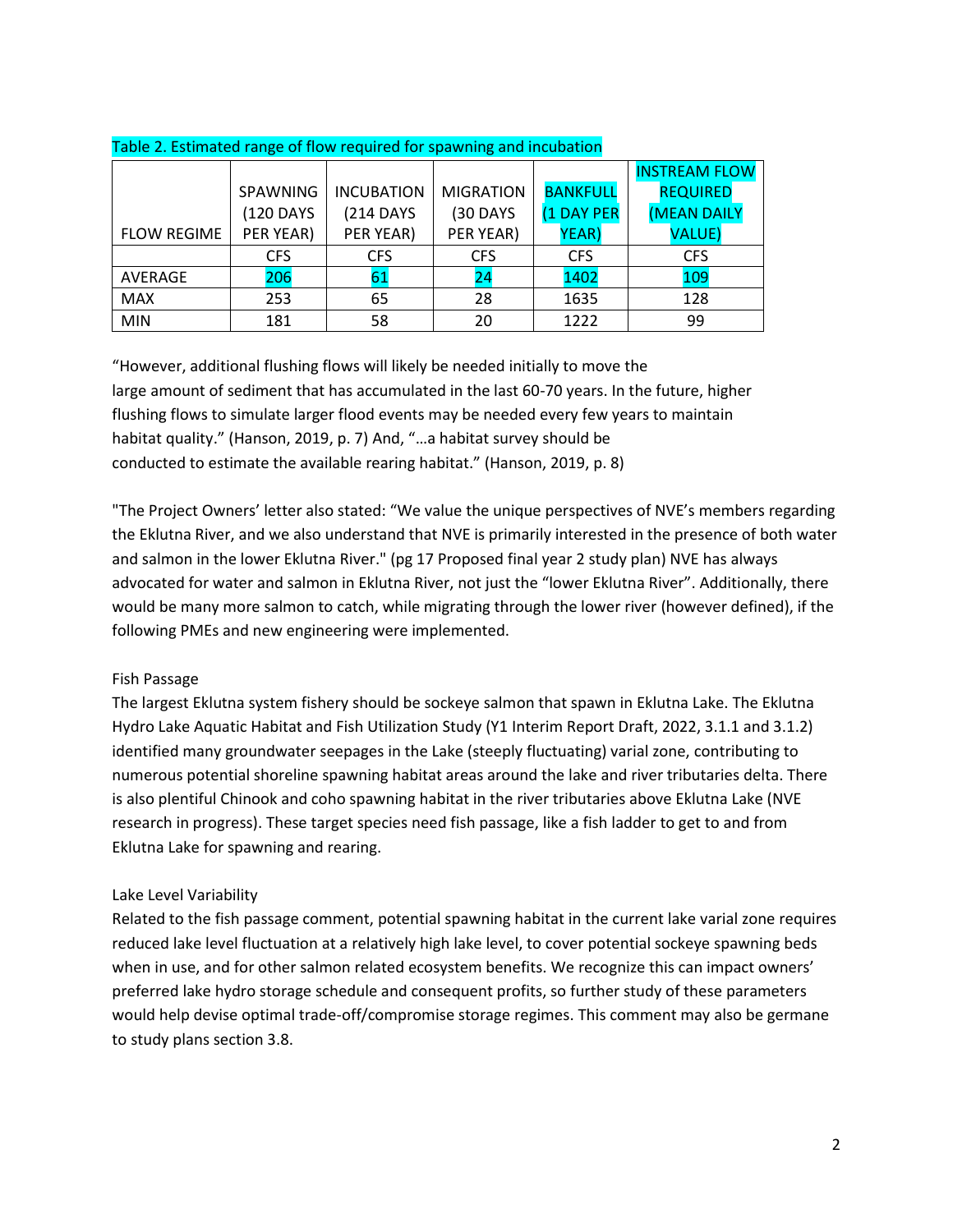We would like study to describe pre-lake dams lake levels, to attest whether the potential spawning habitat in the lake varial zone would have been covered for use by target salmon life stages.

### New Engineering

New engineering design at the lake outlet is recommended to mitigate the situations addressed in the above comments. The current dam gate can only release about 150 cfs, max 180 cfs with higher head pressure, and the moraine dam can only release flow at very high lake levels. A dam with new release gate(s), such as radial gate(s), designed to facilitate regular releases of variable discharges, up to at 1635 cfs seems indicated. A new dam could be installed at the lake outlet moraine/ old dam at a level taking all these considerations into account. A fish ladder should be included.

These new engineering related PMEs are recommended in lieu of removing the lake outlet dam altogether and restoring a natural, if reduced river hydrograph, possibly fully restored combination with a pumped hydro system to compensate for electricity generation capacity.

### 2022 Flow Release

NVE would like to see another flow release in 2022. The historic 2021 releases were inspirational to many NVE members and others who care about the health of Eklutna River and saw it as tangible progress toward that goal. Some saw it as cultural revitalization, a traditional resource restored, if only partially and temporarily. Also, more information would probably be gained from another flow release in 2022. However, much more information would be gained from a much larger flow release for even just 1 day in 2022, since the 2021 discharge rates' effects cannot be extrapolated to effects of needed periodic higher rate discharges. (See first, Discharge to River priority comment above.) It is understood that given the capacity of the current release gate, the higher discharge releases needed to extrapolate to those presented by Hanson as required 1 day per year (above) might only be achieved in 2022 with dam overflow.

#### Cultural APE

3.13.3 Study Area – "The proposed focus area or Area of Potential Effects (APE) for the Cultural Resources Study encompasses locations of possible project impacts, with a conservative buffer to fully include all potential archaeological and historic properties that could be directly, indirectly, or cumulatively affected."

The statement is evasive. It is not clear as to whether it is for the impacts of increasing water as mitigation, or the effects of "the impacts to fish and wildlife from the Eklutna and Snettisham Projects" done since the 1950's, per the agreement language. It should be both.

#### Recreation

It would be interesting to survey Thunderbird Falls and Lake Park visitors regarding their opinions towards the river and salmon restoration priority goals like the flow release, fish passage and lake fluctuation reduction. The latter should improve lake aesthetics and increase recreational opportunity with a renewed potential lake riparian zone.